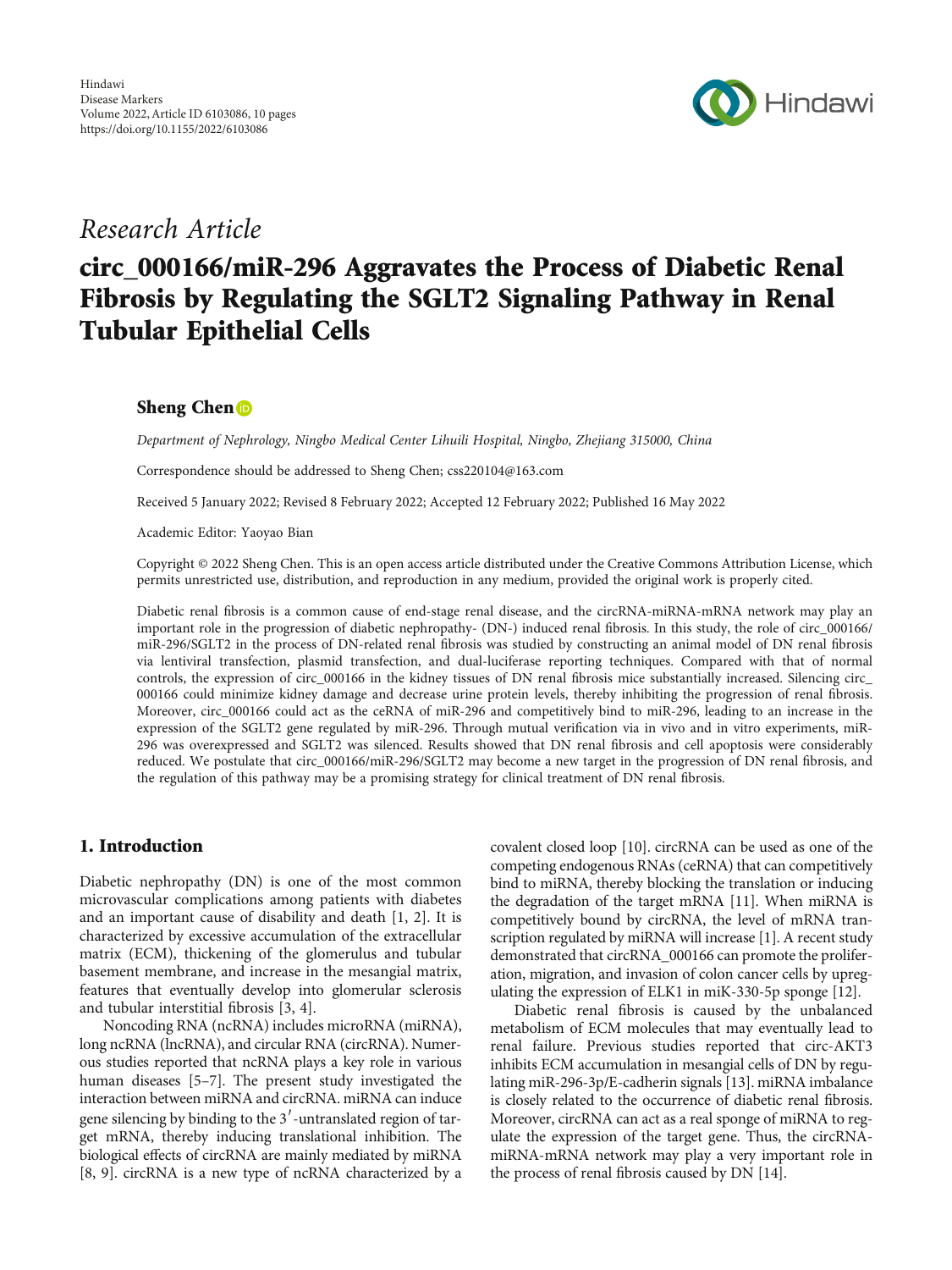Sodium-glucose cotransporter 2 (SGLT2) is a protein mainly expressed in the apical membrane of the proximal tubule of the kidneys, and 90% of the glucose filtered by the glomerulus can be reabsorbed by this protein [\[15,](#page-9-0) [16\]](#page-9-0). Increased glucose uptake by cultured proximal renal tubular cells through SGLT2 can cause proapoptotic effects [\[17](#page-9-0)]. Apoptosis of renal tubular epithelial cells and atrophy of renal tubules eventually lead to tubular interstitial fibrosis [\[18\]](#page-9-0).

This study investigated the role of the circ\_000166/miR-296/SGLT2 network in the process of diabetic renal fibrosis. Elucidating the circ\_000166/miR-296/SGLT2 regulatory network will help us to better understand the molecular mechanisms of diabetic renal fibrosis and recognize how they may serve as new biomarkers of DN and potential therapeutic targets.

### 2. Materials and Methods

2.1. Animals and Exposures. All animal experiments of this study were approved by the experimental animal ethics committee of Affiliated Hospital of Weifang Medical University. Male C57BL/6J mice (Beijing HFK Biotechnology Co., Ltd.) (8 weeks old,  $25 \pm 1$  g in weight) were raised in a specialgrade sterile animal room at  $23 \pm 1^{\circ}$ C in a 12-hour daynight cycle. All mice had free access to food and water. Fourteen C57BL/6J mice were selected as normal controls and fed with a standard diet (8% fat). The other groups of mice were fed with a high-fat diet feed (40% fat) for 8 weeks. Afterward, the mice in the DN model group were intraperitoneally injected with 50 mg/kg streptozotocin (STZ, Sigma Chemicals, St. Louis, MO) dissolved in 100 mM citrate buffer (pH 4.5) for five consecutive days. The mice were then anesthetized with pentobarbital sodium and then killed using a carbon dioxide treatment device. The mice in the control group received an equal volume of citrate buffer. The mice with fasting blood glucose > 12 mmol/L were designated as the T1DM model mice (blood was drawn from the tail vein to measure plasma glucose via standard laboratory methods). The DN standard was 24 h UMA level  $\geq$  30 mg. Renal fibrosis was assessed via renal histopathology.

2.2. Cell Cultures and Exposure. Renal tubular epithelial cells (HK-2, American Type Culture Collection, Rockville, Maryland, USA) were cultured in DMEM/F12 medium containing 10% FBS (Gibco) at 37° C. The HK-2 cells were inoculated in a 12-well plate and cultured in a constanttemperature incubator at 37° C for 16–24 h. When the cell confluence reached 30%, the medium was replaced, and HiTransG P infection solution and the corresponding amount of virus (20 *μ*L/well) were added. After 16 h, the medium was changed into a regular medium and the culture was continued. The groups consisted of the mimic-NC group, miR-296 mimic group, inhibitor-NC group, and miR-296 inhibitor group. The expression of miR-296 and SGLT2 in each group was detected 72h after infection. HK-2 cells were seeded into a 12-well plate. When the cells reached 70% confluence, si-NC, si-circ\_000166, vector-NC, and vector-circ\_00016 (GenePharma Co Ltd., Shanghai, China) were transfected into the HK-2 cells. Lipofectamine 2000 (11668027, American Thermoelectric) and siRNA were premixed in Opti-MEM (31985062, American Thermoelectric) and then transfected into the cells following the manufacturer's instructions. At 24 h after transfection, the expression of miR-296 and SGLT2 in each group of cells was detected.

2.3. In Vitro Cell Model. When the cells were fused to 80%, the medium was replaced with serum-free DMEM lowglucose medium. The serum-free medium was discarded after 24 h of synchronization. The cells were divided into a normal group (D-glucose concentration in medium: 5.5 mmol/L) and a high-glucose group (D-glucose concentration in highglucose medium: 25 mmol/L). Each group was provided with three holes. The cells were cultured for 48 h in an incubator at 37° C. Afterward, the cells were collected for subsequent tests.

2.4. Lentiviral Transfection. Lentivirus carrying the si-NC and si-circ\_000166 target genes, as well as sh-NC and sh-SGLT2 lentivirus expression vectors (synthesized by Jiangsu Genechem Technology Co., Ltd.), was constructed. The animals were transfected by disinfecting the abdomen and then anesthetizing the mice in each group via intraperitoneal injection of 40 mg/kg sodium pentobarbital. Subsequently, the abdominal cavity was opened from the midline of the abdomen to expose both kidneys. A 29-gauge syringe was used to slowly inject 150–200 *μ*L of a solution of the lentiviral vector (titer  $1 \times 10^6$  CFU/mL) carrying the corresponding target gene into the kidney parenchyma. The incision was closed, and the mice were returned to the cage to breed. The mice were sacrificed on the 28th day, and their kidneys were removed for later use. The lentivirus was transfected by adding 2 mL of fresh medium containing 6 *μ*g/mL polybrene to HK-2 cells and adding an appropriate amount of virus suspension. The cells were incubated at 37° C. After 24 h, `the virus-containing medium was replaced with fresh medium. After 72 h of continuous cultivation, the expression of fibrosis-related factors in each group was detected.

2.5. Dual-Luciferase Assay. The luciferase reporter gene test was performed using the dual-luciferase reporter assay system (Promega, USA) following the manufacturer's protocols. HK-2 cells  $(1.5 \times 10^4/\text{well})$  were inoculated into a 96well plate. After 12 h, the cells were transiently cotransfected with the pRL-TK plasmid (Promega) containing the Renilla luciferase gene for internal standardization and various constructs containing pMIR-circ\_000166 and pMIR-circ\_ 000166-mut. At 36 h after transfection, the cells were lysed, and luciferase activity was measured. Finally, 100 *μ*L of the protein extract was analyzed using a luminometer. All experiments were conducted at least three times.

2.6. *qRT-PCR*. HK-2 cells were lysed with the TRIzol reagent (9108, TaKaRa, Biotech, Japan), and total RNA was extracted therefrom in accordance with the manufacturer's instructions. The total RNA was reverse-transcribed (AT301-03, TransGen Biotech, Beijing, China), and the samples were normalized. The expression levels of circ\_000166,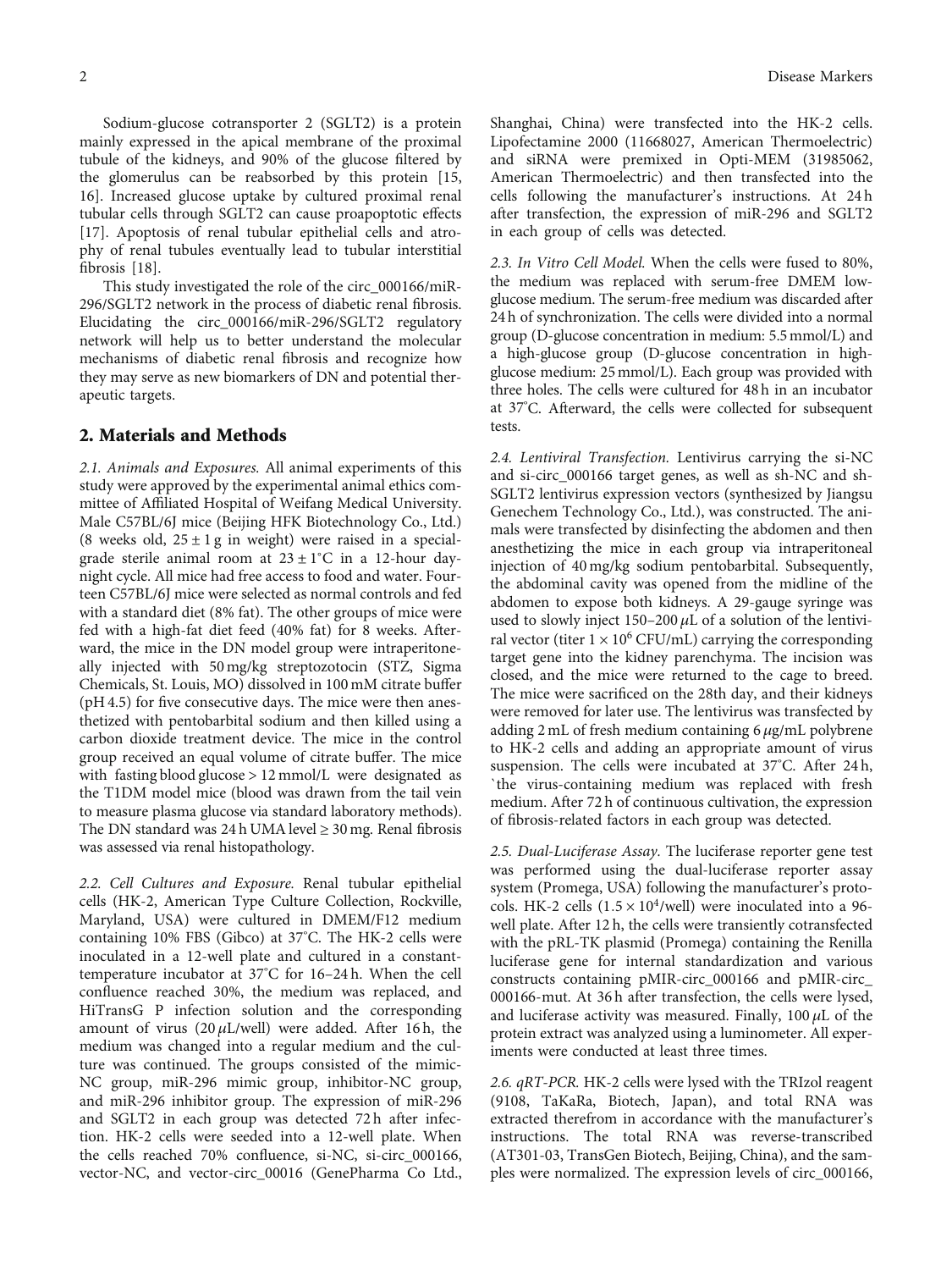<span id="page-2-0"></span>

FIGURE 1: The expression of circ\_000166 in the kidney tissue of diabetic renal fibrosis model mice is increased. At 0, 4, 8, 12, and 16 weeks, (a) blood sugar level, (b) weight, (c) the ratio of kidney-to-body weight, and (d) urine protein levels of the normal control group and T1DM group mice were measured. (e) The expression levels of circ\_000166 in the kidney tissues of the two groups of mice were detected by qRT-PCR, and (f, g) the expression levels of collagen IV in the kidney tissues of the two groups of mice were detected by qRT-PCR and western blot. The data are expressed as mean  $\pm$  standard (control group ( $n = 7$ ), DN group ( $n = 7$ )). \* $p < 0.05$ , \*\* $p < 0.01$ , and \*\*\* $p < 0.001$ .

collagen IV, TGF-*β*1, ACE, AT1, VEGF, miR-296, SGLT2, GAPDH, and U6 were detected using the TransStart Top Green qPCR SuperMix kit (AQ131-04, TransGen Biotech, Beijing, China). circ\_000166, hsa\_circ\_000166, and miR-296 were standardized with U6, whereas the others were standardized with GAPDH. Expression analysis was calculated via the comparative Ct method. The primers used were as follows: GAPDH: forward: CCACATCGCTCAGACA CCAT, reverse: CCAGGCGCCCAATACG; U6: forward: CGCTTCGGCAGCACATATAC, reverse: TTCACGAAT TTGCGTGTCAT; circRNA\_000166: forward: CCATAT TGAATCACAGTGCGT, reverse: ACAGCGCAGTAAGG TGCTCG; miR-296: forward: TGCCTAATTCAGAGGG TTGG, reverse: CTCCACTCCTGGCACACAG; TGF-*β*1: forward: GAGGCGGTGCTCGCTTTGTA, reverse: CGTT GTTGCGGTCCACCATTA; ACE: forward: ACGAGCACG ACATCAACTTCCTCA, reverse: AGTAGTTCATCATG GCCGAGGCT; AT1: forward: AGGATGACTGTCCCAA

AGCTGGAA, reverse: ACGTTTCGGTGGATGATAGCT GGT; VEGF: forward: AGCACAGCAGATGTGAATGC, reverse: AATGCTTTCTCCGCTCTGAA; collagen IV: forward: AATCCCAGGAGGACGAGGTGT, reverse: GGAT TACCCACTTGCCCCCAG; and SGLT2: forward: CTCC GGAGCTGTATTCATCCA, reverse: AGCCCTCCTGT CACCGTGTA.

2.7. Flow Cytometry. The cells were collected and then centrifuged. Each group of cells were then turned into pellets and divided into groups. Afterward, 500 *μ*L of binding buffer was added to suspend the cells, and then, 5 *μ*L of Annexin V-EGFP was added. The solution was then mixed well. Subsequently, 5 *μ*L of propidium iodide was added and mixed well. The mixture was allowed to react at room temperature in the dark for 5–15 min. Cell apoptosis was detected via flow cytometry at excitation wavelength of 488 nm and emission wavelength of 530 nm.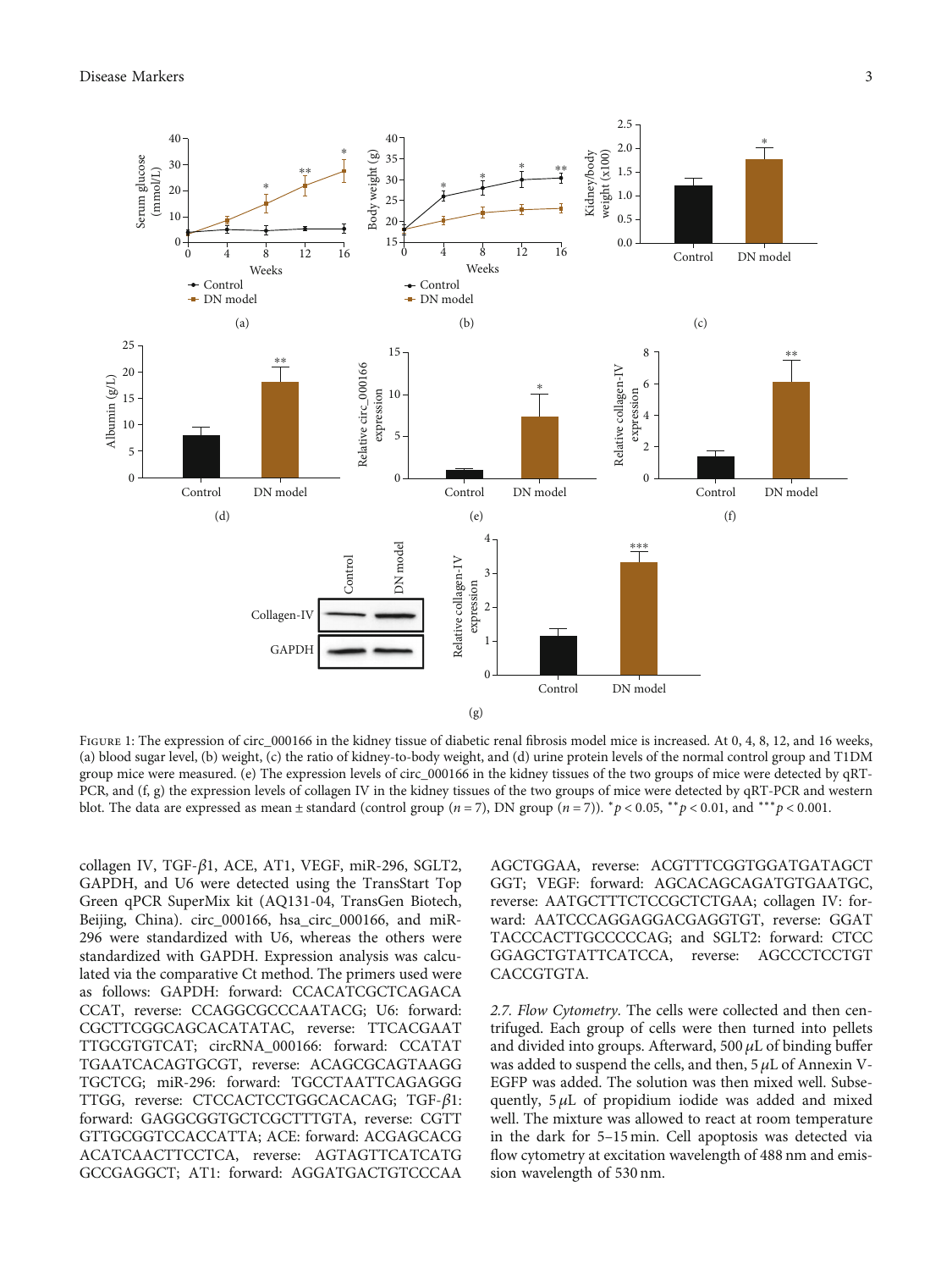

FIGURE 2: The expression of circ\_000166 decreased in the kidney of DN mice. (a) Detect the expression level of circ\_000166 in the kidney tissue of each group of mice by qRT-PCR. Compare (b) the blood glucose level, (c) weight, (d) kidney-to-body weight ratio, and (e) urine protein levels of mice between the two groups. All values are expressed as mean ± standard. <sup>∗</sup>*p* < 0*:*05, ∗∗*p* < 0*:*01, and ∗∗∗*p* < 0*:*001.

2.8. Western Blotting. A cell lysate (Beyotime, China) containing RIPA and PMSF  $(100:1)$  was used to extract tissue proteins. The tissue protein extract was analyzed via sodium dodecyl sulfate polyacrylamide gel electrophoresis (SDS-PAGE), transferred onto a PVDF membrane, and then analyzed via western blotting. The antibodies incubated for western blotting were collagen IV (ab6586, Abcam), TGF*β*1 (ab215715, Abcam), ACE (SC-2908, Santa Cruz, CA), AT1 (SC-2225, Santa Cruz, CA), VEGF (SC-152, Santa Cruz, CA), and GAPDH (AB-P-R001, Abcam). The extract was incubated with the horseradish peroxidase-conjugated anti-rabbit secondary antibody (1 : 5000, ZB-2301, ZSGB-Bio, Beijing, China), and then, its protein bands were determined using an ECL blot detection reagent (WBKLS0500, Millipore Corporation).

2.9. Statistical Analysis. Statistical analysis was performed using SPSS 19.0 software. All values are expressed as mean ± standard deviation (SD) of three biological replicates or samples. Data were analyzed via one-way ANOVA or LSD test. *p* < 0*:*05 was considered statistically significant.

### 3. Results

3.1. circ\_000166 Is Upregulated in Kidney Tissues of DN Mice. We performed intraperitoneal injection of STZ to establish a T1DM mouse model. At 0, 4, 8, 12, and 16 weeks, blood glucose levels and weight changes in each group were recorded. The ratio of the kidney-to-body weight and urine protein levels of mice were compared. Compared with those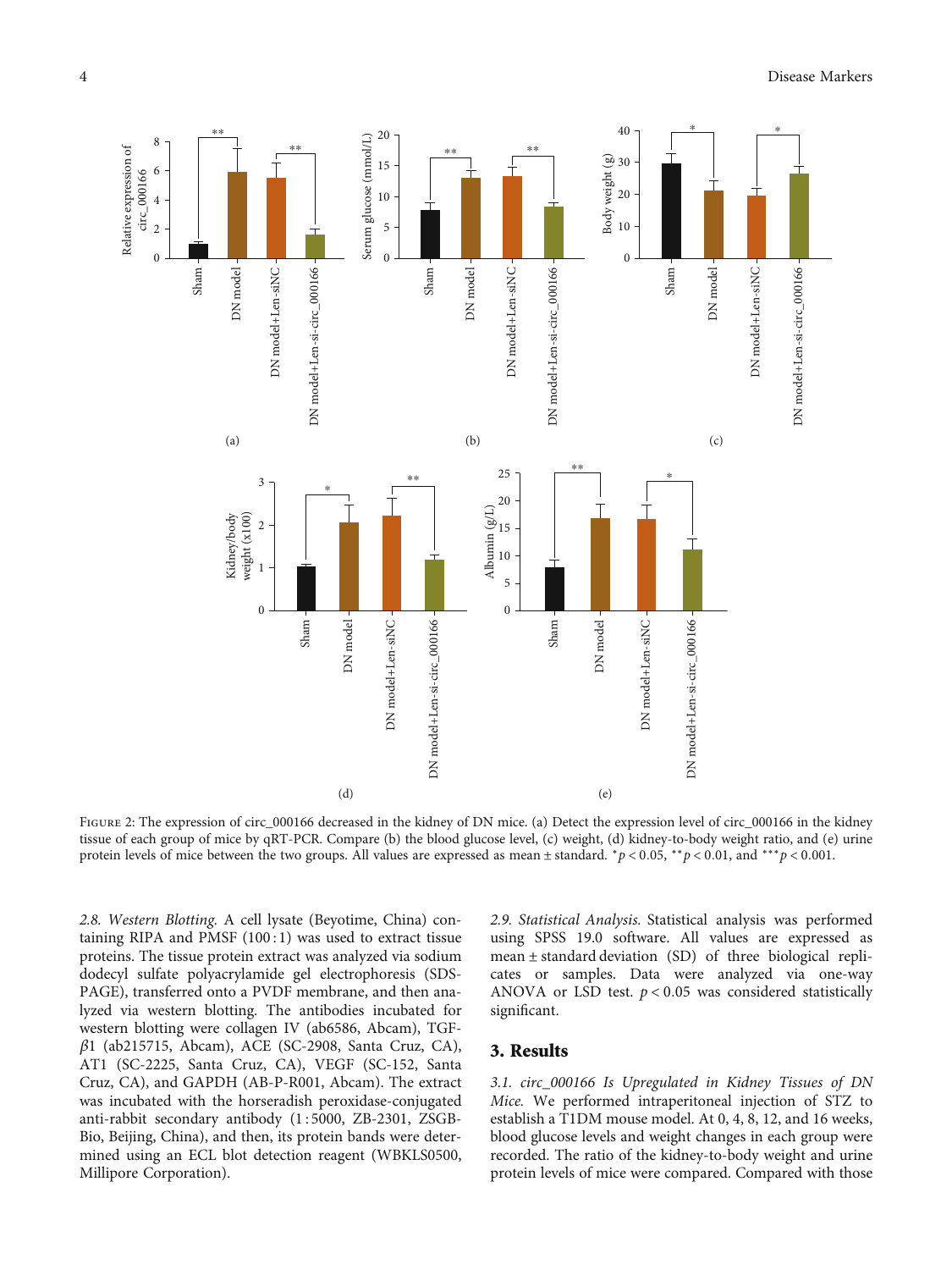

Figure 3: Si-hsa\_circ\_000166 can inhibit the progression of diabetic renal fibrosis. We used qRT-PCR to detect the expression levels of (a) collagen IV, (b) TGF-*β*1, (c) ACE, (d) AT1, and (e) VEGF in the kidney tissues of mice in each group. (f) The expression levels of the above factors were quantitatively analyzed by western blot. The data are average  $\pm$  standard (*n* = 10 per group).  $\dot{p}$  < 0.05,  $\dot{p}$  < 0.01, and ∗∗∗*p* < 0*:*001.

of the NC mice, the blood glucose level (Figure [1\(a\)\)](#page-2-0), the ratio of the kidney-to-body weight (Figure  $1(c)$ ), and the urine protein level (Figure [1\(d\)\)](#page-2-0) of the T1DM mice significantly increased, and their weight significantly decreased (Figure [1\(b\)](#page-2-0)). We further supplemented the renal pathology results of the DN model. The epithelial and stromal structures of renal tubules were disordered in mice after DN modeling compared with those of the control group (Figure [S1\)](#page-8-0). We performed qRT-PCR to detect the expression levels of circ\_000166 (Figure [1\(e\)\)](#page-2-0) and collagen IV (Figure [1\(f\)](#page-2-0)) in the two groups of mice. Compared with that of the normal control group, the expression of circ\_ 000166 and collagen IV of the T1DM mouse group increased. We conducted western blot to verify the expression of collagen IV in the kidney tissues of the two groups of mice (Figure  $1(g)$ ). The results were consistent with those detected by qRT-PCR, indicating that the diabetic renal fibrosis mouse model was successfully modeled.

3.2. Knockdown circ\_000166 by Lentivirus Can Inhibit the Occurrence and Development of DN. We transfected sihsa\_circ\_000166 by injection of lentivirus in the DN model mice. We performed qRT-PCR to detect the expression level of hsa\_circ\_000166 (Figure [2\(a\)](#page--1-0)). We then detected blood glucose levels (Figure [2\(b\)](#page--1-0)), body weight changes (Figure [2\(c\)\)](#page--1-0), kidney-to-body weight ratios (Figure [2\(d\)](#page--1-0)), and urine protein levels (Figure  $2(e)$ ) of the NC, DN, DN+Len-siNC, and DN+Len-si-hsa\_circ\_000166 groups, respectively. Compared with those in the NC group, the blood glucose levels, kidney-to-body weight ratios, and urine protein levels in the DN and DN+Len-siNC groups increased. In the DN+Len-si-hsa\_circ\_000166 group, the blood glucose levels, kidney-to-body weight ratios, and urine proteins were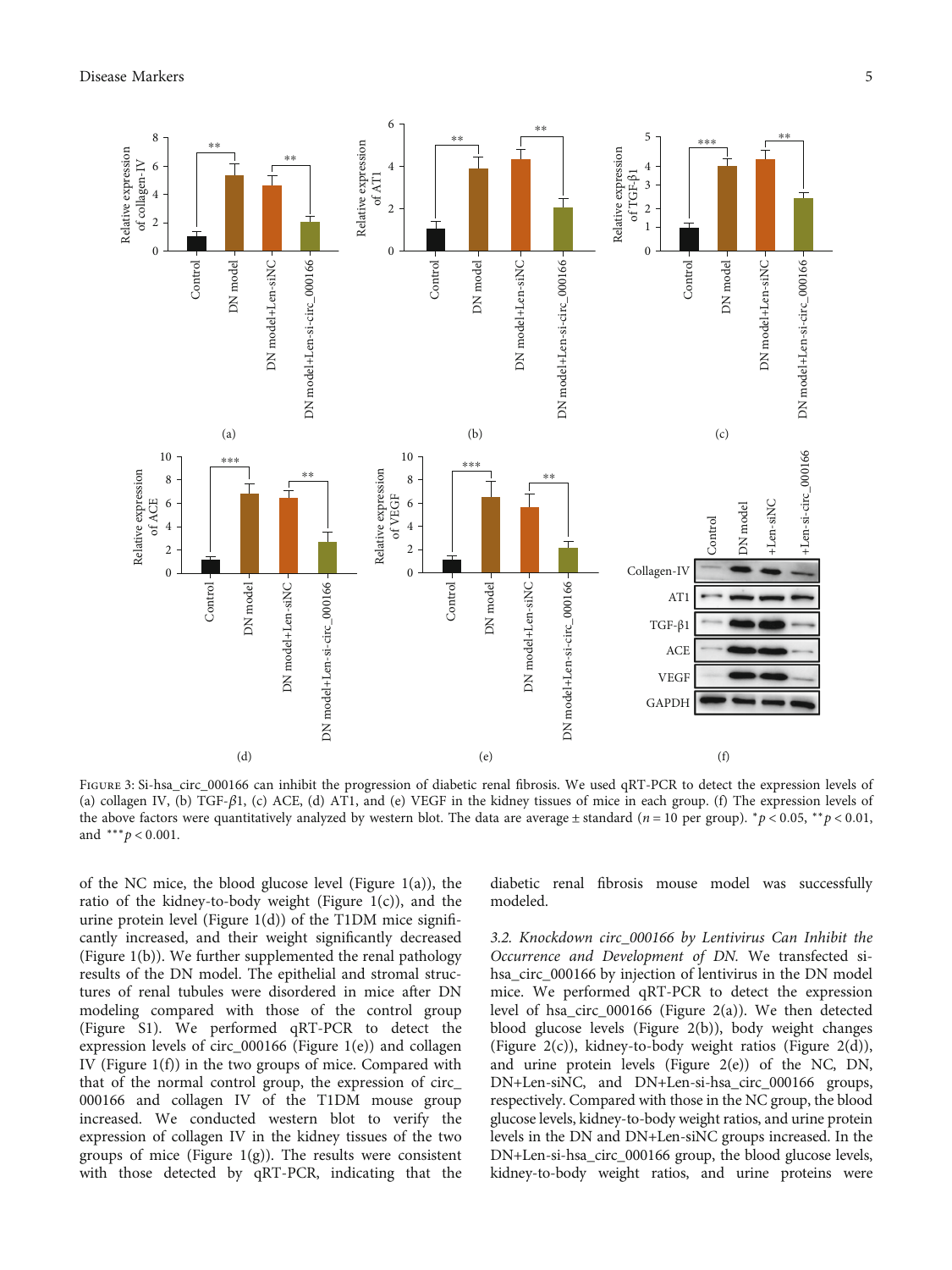

FIGURE 4: circ\_000166 can serve as the ceRNA of miR-296. (a) Sequence of circ\_000166 and miR-296 in mouse. (b) The dual-luciferase report detects luciferase activity in mouse kidneys. (c–e) We used qRT-PCR to detect the expression of circ\_000166 and miR-296 in each group of mouse kidneys. The data are average  $\pm$  standard.  $*p < 0.05$ ,  $*p < 0.01$ , and  $**p < 0.001$ .

significantly lower than those in the DN and DN+Len-siNC groups, but they increased compared with those in the NC group. However, the opposite trend was observed in weight changes. These results demonstrated that silencing circ\_ 000166 can inhibit DN occurrence and development.

3.3. Lentivirus Knockdown circ\_000166 Can Inhibit the Process of Diabetic Renal Fibrosis. We detected the expression levels of renal fibrosis-related factors, namely, collagen IV, TGF-*β*1, ACE, AT1, and VEGF, via qRT-PCR and western blot (Figures  $3(a)-3(f)$ ). Compared with those in the NC group, the expression levels of these factors in the kidneys of mice in the DN and DN+Len-siNC groups increased. Moreover, the expression levels of these factors in the kidneys of mice in the DN+Len-si-hsa\_circ\_000166 group were significantly lower than those in the DN and DN+Len-siNC groups. These results showed that silencing circ\_000166

can inhibit the occurrence and development of diabetic renal fibrosis.

3.4. circ\_000166 Can Act as a ceRNA for miR-296. circ\_ 000166 is the target of miR-296, but the circ\_000166 mutants are not the target of miR-296 (Figure [4\(a\)\)](#page--1-0). By constructing a luciferase reporter vector, luciferase and circ\_ 000166 genes were connected and then transfected into cells for detection. Results showed that the miR-296 mimic significantly reduced the relative luciferase activity of circ\_ 000166-Wild but had no significant effect on circ\_000166- Mut (Figure [4\(b\)\)](#page--1-0). The expression level of circ\_000166 in different cells was measured via qRT-PCR. After si-circ\_ 000166 treatments, the expression level of circ\_000166 significantly decreased, whereas that of miR-296 significantly increased. After treatment with vector-circ\_000166, the expression of circ\_000166 significantly increased (Figure [4\(c\)\)](#page--1-0),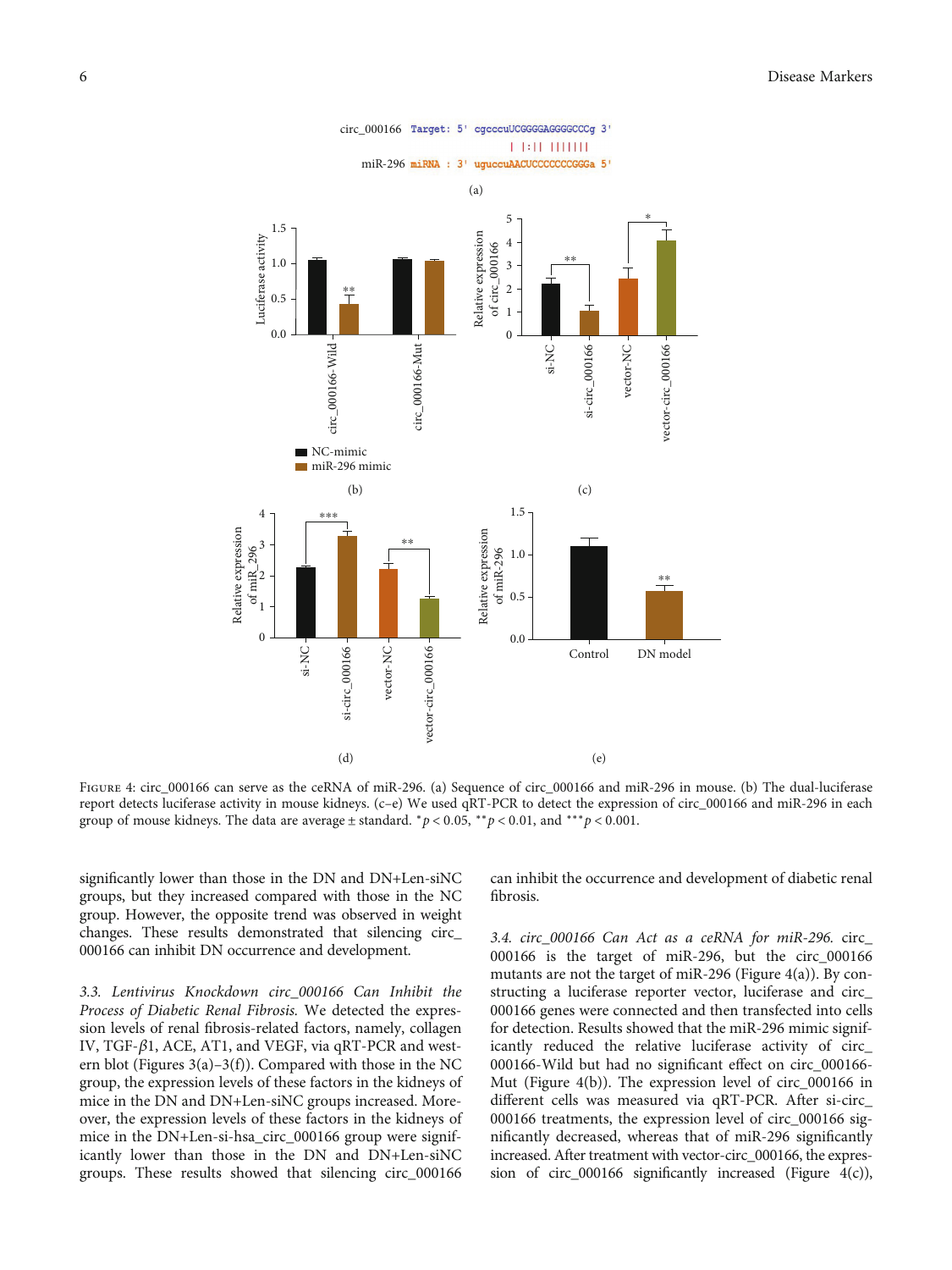

FIGURE 5: SGLT2 as a target gene regulated by miR-296. (a, b) We used qRT-PCR to detect the expression of SGLT2 in the kidney tissue and the cells of each group. High-glucose group (high-glucose medium containing D-glucose: 25 mmol/L). (c, d QRT-PCR was used to detect the effect of the miR-296 mimic and miR-296 inhibitor on the expression of SGLT2. (e, f) QRT-PCR and western blotting were used to detect the effect of inhibiting circ\_000166 on the expression of SGLT2. The data are expressed as mean ± standard. <sup>∗</sup>*p* < 0*:*05, ∗∗*p* < 0*:*01, and ∗∗∗*p* < 0*:*001.

whereas that of miR-296 significantly decreased (Figure [4\(d\)\)](#page--1-0). The expression level of miR-296 in the T1DM group was significantly lower than that in the normal control group (Figure  $4(e)$ ). These results fully demonstrated that circ 000166 can serve as the ceRNA of miR-296.

3.5. SGLT2 as a Target Gene Regulated by miR-296. Compared with that in the normal control group, the mRNA expression of SGLT2 in the DN and HG groups increased (Figures [5\(a\)](#page--1-0) and [5\(b\)\)](#page--1-0). The miR-296 mimic could increase miR-296 expression and reduce SGLT2 expression, whereas the miR-296 inhibitor could inhibit miR-296 expression and

promote SGLT2 expression (Figures [5\(c\)](#page--1-0) and [5\(d\)](#page--1-0)). Inhibition of circ\_000166 could decrease the expression of SGLT2, and vector\_circ\_000166 could increase the expression of SGLT2 (Figures [5\(e\)](#page--1-0) and [5\(f\)\)](#page--1-0). These results indicated that SGLT2 may be a target gene regulated by miR-296.

3.6. Overexpression of miR-296 and Knockdown of SGLT2 Can Reverse the Promotion of Diabetic Renal Fibrosis Regulated by hsa\_circ\_000166. circ\_000166 was added to the cultured DN cell model. Afterward, the miR-296 mimic and sh-SGLT2 were added to the DN cell model. Subsequently, the expression levels of SGLT2, collagen IV, TGF-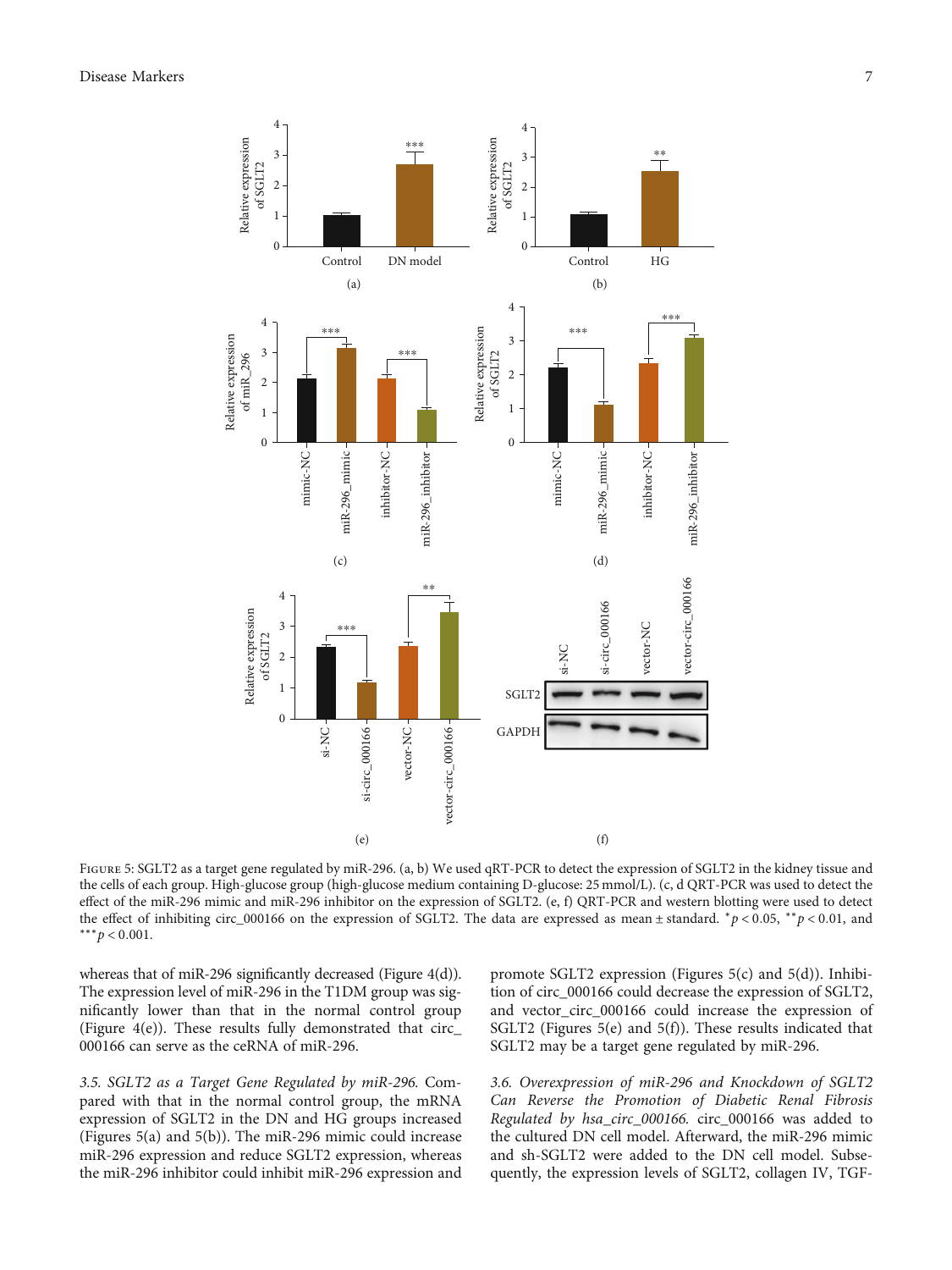

FIGURE 6: Overexpression of miR-296 and knockdown of SGLT2 reverse the promotion of hsa\_circ\_000166 on diabetic renal fibrosis. We used qRT-PCR to detect the expression levels of (a) SGLT2, (b) collagen IV, (c) TGF-β1, (d) ACE, (e) AT1, and (f) VEGF in each group of cells. Flow cytometry was used to detect apoptosis in each group (g).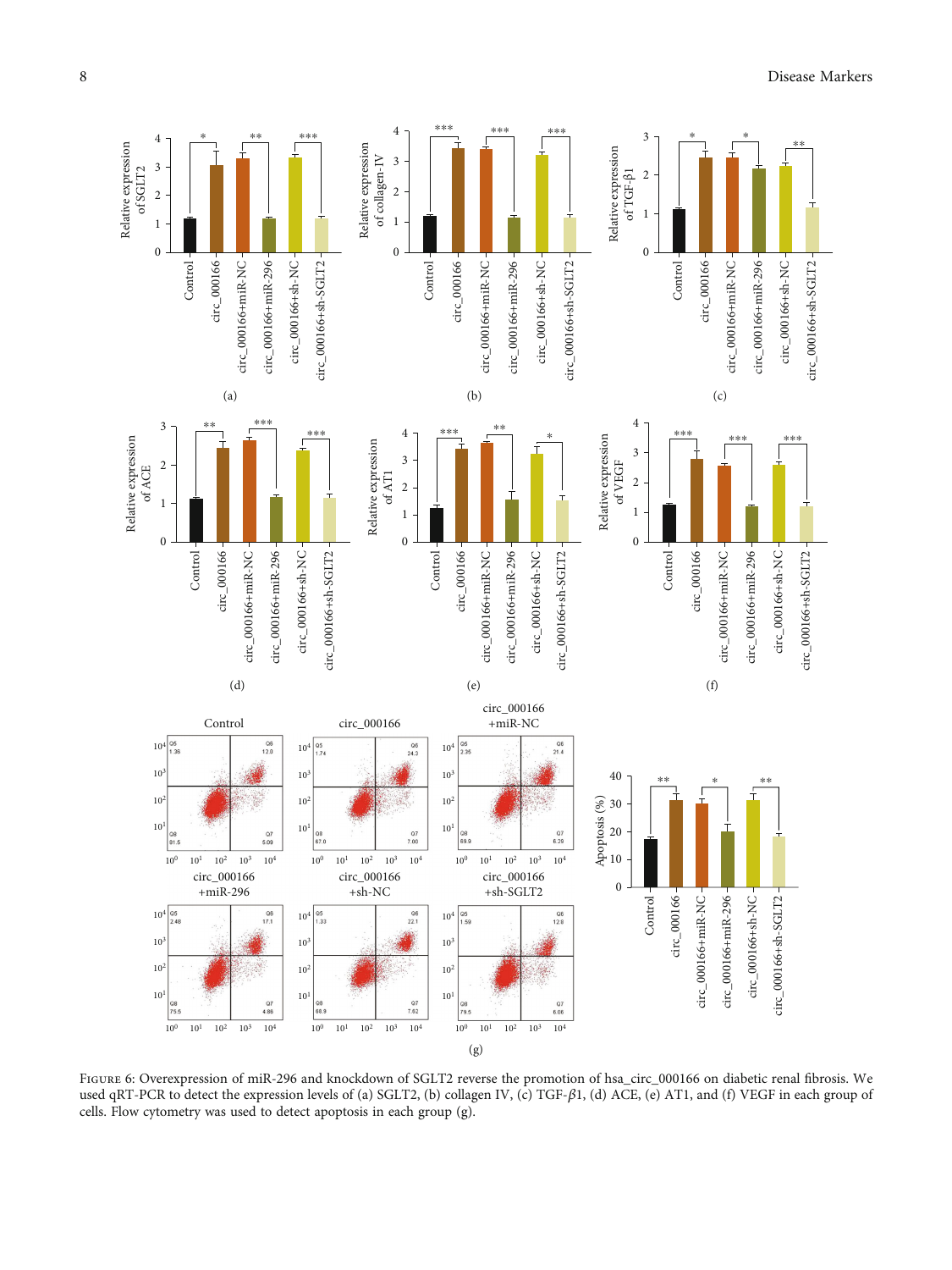<span id="page-8-0"></span>*β*1, ACE, AT1, and VEGF in each group of cells were detected via qRT-PCR. circ\_000166 could increase the mRNA expression levels of these factors in each group of cells. Overexpression of miR-296 and knockdown of SGLT2 could reverse the effects of hsa\_circ\_000166 on these factors (Figures  $6(a) - 6(f)$  $6(a) - 6(f)$ ). Cell apoptosis in each group was detected via flow cytometry. circ\_000166 could increase apoptosis in each group. Overexpression of miR-296 and knockdown of SGLT2 could reverse the proapoptotic effect of hsa\_circ\_000166 (Figure  $6(g)$ ). In sum, both the overexpression of miR-296 and the silencing of SGLT2 reversed the progression of diabetic renal fibrosis regulated by circ\_00016.

## 4. Discussion

Diabetic renal fibrosis is one of the most common causes of end-stage renal disease [[19](#page-9-0)]. Many studies reported STZinduced renal fibrosis in C57BL/6 mice [[20, 21](#page-9-0)]. Our group also successfully constructed an animal model of diabetic renal fibrosis through STZ induction. Profibrotic activity is closely related to renal dysfunction [[22](#page-9-0)]. Thus, promoting the renal fibrosis target of DN and preventing it are important.

Recent studies comprehensively explored the role of ncRNA in the process of gene expression. The circRNAmiRNA-mRNA network is closely related to the occurrence and development of numerous diseases, such as osteoporosis [\[23](#page-9-0)], cancer [\[24\]](#page-9-0), and viral infections [\[25\]](#page-9-0). circRNA can act as a bridge between nc-RNA and c-mRNA. circRNA is produced by the reverse splicing mechanism during posttranscriptional processing and is expressed in large amounts in eukaryotic cells. circRNA can function by regulating RNA transcription and protein production, as well as by acting as a sponge for microRNA (miRNA).

Liu et al. [\[26](#page-9-0)] claimed that miRNA-296 promotes the healing of diabetic wounds by targeting SGLT2. Zhang et al. [[27](#page-9-0)] reported that miRNA-296 can downregulate the expression of SGLT2 in lung cancer. Therefore, we suppose that miRNA-296 can regulate SGLT2 gene expression. SGLT2 plays a key role in the process of diabetic renal fibrosis. At present, SGLT2 inhibitors have become a new drug for the treatment of diabetes [[28](#page-9-0), [29\]](#page-9-0). SGLT2 inhibitors have been proven to have good metabolic characteristics [\[30\]](#page-9-0) and can substantially reduce atherosclerosis events, hospitalization due to heart failure and cardiovascular diseases, total mortality, and the progress of chronic kidney diseases [\[31,](#page-9-0) [32\]](#page-9-0). However, the effects of circ\_000166 on miRNA-296- SGLT2 remain unclear.

In this study, the circRNA-miRNA-mRNA network was used as an entry point to explore the role of circ\_000166/ miR-296/SGLT2 in the progression of diabetic renal fibrosis. Compared with those in normal controls, the expression levels of circ\_000166 in the kidney tissues of mice with diabetic renal fibrosis significantly increased. Silencing circ\_ 000166 could minimize kidney damage and decrease urine protein levels, thereby inhibiting the progression of renal fibrosis. Results of dual-luciferase report tests showed that circ\_000166 and miR-296 were internally regulated. circ\_ 000166 could act as the ceRNA of miR-296 and competi-

tively bind to miR-296, resulting in increased expression of the SGLT2 gene regulated by miR-296. These results were verified via in vivo and in vitro experiments. The lentivirus and plasmid vector transfection technology was used to overexpress miR-296 and silence SGLT2. Results showed that DN renal fibrosis and apoptosis were significantly reduced. circ\_000166/miR-296/SGLT2 may become a new target in the progression of diabetic renal fibrosis, which is important to delay the progression of this disease and prevent end-stage renal disease.

We focused on the circ\_000166/miR-296/SGLT2 regulatory network as the research object. We found that the interaction of this network can reduce the expression of diabetic renal fibrosis-related factors. Hence, it may become an effective target for intervention in the treatment of diabetic renal fibrosis.

## Data Availability

The analyzed data sets generated during the study are available from the corresponding author on reasonable request.

#### Conflicts of Interest

The author declares that he has no conflicts of interest.

#### Supplementary Materials

Figure S1: histological image stained with hematoxylin and eosin (H&E) of kidney tissue. Results showed the structural derangements of tubular epithelia and interstitium in the DN model. [\(Supplementary Materials\)](https://downloads.hindawi.com/journals/dm/2022/6103086.f1.jpg)

#### References

- [1] X. Ge, L. Xi, Q. Wang et al., "Circular RNA Circ\_0000064 promotes the proliferation and fibrosis of mesangial cells via miR-143 in diabetic nephropathy," Gene, vol. 758, 2020.
- [2] C. Huang, L. Cheng, X. Feng, X. Li, and L. Wang, "Dencichine ameliorates renal injury by improving oxidative stress, apoptosis and fibrosis in diabetic rats," Life Sciences, vol. 258, 2020.
- [3] S. M. Mauer, M. W. Steffes, E. N. Ellis, D. E. Sutherland, D. M. Brown, and F. C. Goetz, "Structural-functional relationships in diabetic nephropathy," The Journal of Clinical Investigation, vol. 74, no. 4, pp. 1143–1155, 1984.
- [4] Y. S. Kanwar, J. Wada, L. Sun et al., "Diabetic nephropathy: mechanisms of renal disease progression," Experimental Biology and Medicine, vol. 233, no. 1, pp. 4–11, 2008.
- [5] A. Schwarzer, S. Emmrich, F. Schmidt et al., "The non-coding RNA landscape of human hematopoiesis and leukemia," Nature Communications, vol. 8, no. 1, p. 218, 2017.
- [6] Y. Chi, D. Wang, J. Wang, W. Yu, and J. Yang, "Long Non-Coding RNA in the Pathogenesis of Cancers," Cells, vol. 8, no. 9, 2019.
- [7] B. Chen and S. Huang, "Circular RNA: an emerging noncoding RNA as a regulator and biomarker in cancer," Cancer Letters, vol. 418, pp. 41–50, 2018.
- [8] H. Zhu, F. Du, and C. Cao, "Restoration of circPSMC3 sensitizes gefitinib-resistant esophageal squamous cell carcinoma